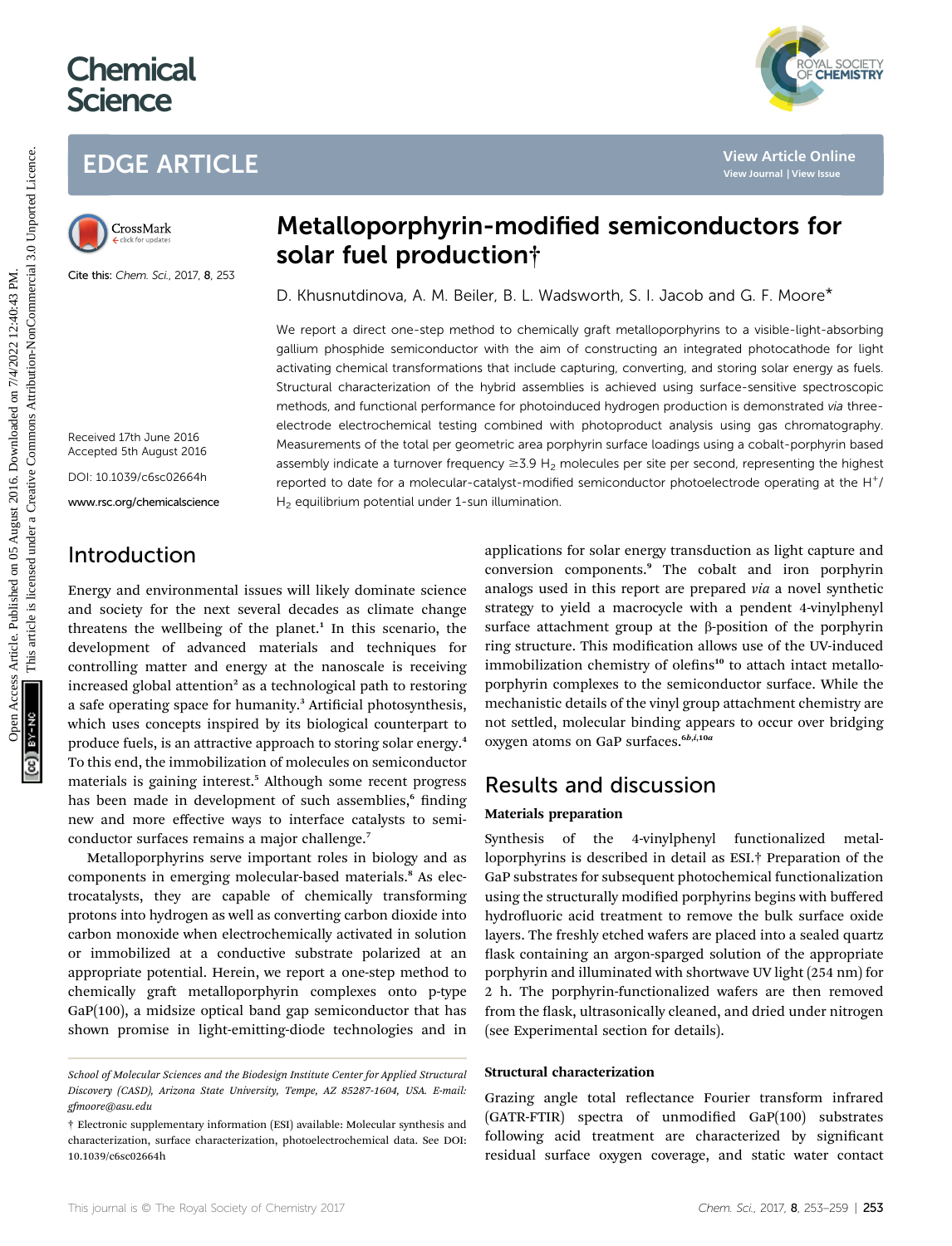angles of  $\leq 10^\circ$  indicate a dominant coverage by hydrophilic hydroxyl groups (Fig. S13†). However, GATR-FTIR absorbance spectra collected using samples following cobalt or iron porphyrin functionalization, yielding CoP–GaP or FeP–GaP (Fig. 1a), are characterized by unique vibrational features corresponding to  $C=C$  bond ring modes of the porphyrin, appearing at 1607  $\rm cm^{-1}$ , as well as transitions that are assigned to the C<sub>B</sub>–H, C<sub> $\alpha$ </sub>–N, and C<sub>B</sub>–C<sub>B</sub> vibrations of the macrocycle (Fig. S14 and S15†). FTIR spectra of the cobalt and iron porphyrins prior to surface immobilization show similar  $C=C$ bond ring modes centered at 1607  $\text{cm}^{-1}$ , but also include an additional pronounced peak centered at 1626  $cm^{-1}$  associated with the vinyl  $C=C$  bond (Fig. S16†). The lack of this pronounced feature at  $1626$  cm<sup>-1</sup> in spectra of the metalloporphyrin-modified GaP samples indicates undetectable to no vinyl functionality on the surface, consistent with the proposed mechanism of the vinyl group grafting chemistry on hydroxyl and oxygen-terminated surfaces. $6b$ , $6b$ , $10a-c$  Further, the Co–N and Fe–N vibrations observed on the surfaces of the CoP–GaP or FeP–GaP  $(1001 \text{ cm}^{-1}$  and 997  $\text{cm}^{-1}$ , respectively) provide compelling evidence that the porphyrin metal centers remain intact following the grafting procedure (Fig. 1b and c). In contrast, the N–H vibration of analogous free-base porphyrins occurs at 966  $cm^{-1}$  (Fig. S7, S8, & S17†). The similarity in positions of the nitrogen–metal vibrations observed on the metalloporphyrin-functionalized GaP surfaces with those observed in spectra of analogous non-surface-attached metalloporphyrins indicates the porphyrin metal centers maintain a similar vibrational environment following immobilization. Lastly, spectra of control samples, in which metalloporphyrins without the vinyl group functionality (CoTTP or FeTTP) are used during the photochemical grafting step, show no evidence of porphyrin complexes at the GaP surface. Chemical Science<br>
Suppose of -010 militaires a dominant onerance by hydrophilic As compared to spectra chiral monother common<br>
prophyrin functionalization, yielding (xer car Per Care articles) articles and spectra of ede-

X-ray photoelectron (XP) spectroscopy provides additional characterization and evidence of successful functionalization. As compared to spectra obtained using unmodified GaP samples, survey XP spectra of CoP–GaP surfaces show the presence of additional N, Co, and C elements associated with attached cobalt porphyrins, and spectra of FeP–GaP surfaces show the presence of additional N, Fe, and C elements associated with attached iron porphyrins (Fig. S20 & S22†). In addition, high-energy resolution Co 2p core level spectra of the CoP– GaP samples show peaks centered at 780.9 eV  $(2p_{3/2})$  and 796.7 eV (2 $p_{1/2}$ ) with a 2 : 1 branching ratio (Fig. 1d). The Co 2 $p_{3/2}$ signal indicates a complex multiplet structure, consistent with the oxidation state  $+2$  and the open-shell  $(d7)$  character of the Co ion (Fig. S21†). For the FeP–GaP substrates, Fe 2p core level spectra contain features characteristic of Fe<sup>III</sup> porphyrins, including peaks centered at 710.8 eV  $(2p_{3/2})$  and 724.1 eV  $(2p_{1/2})$ (Fig. 1e). For both constructs, analysis of the metal 2p and nitrogen 1s spectral intensity ratios yields metal : nitrogen ratios of 1 : 4, indicating no detectable loss of metal from the attached porphyrin units following UV-induced grafting.

#### Photoelectrochemical measurements

Illumination of CoP–GaP electrodes polarized at 0 V vs. RHE in pH neutral aqueous solutions results in hydrogen generation at an initial rate of  $\sim$ 10 µL min<sup>-1</sup> cm<sup>-2</sup> (Fig. 2a-d and Table 1). This rate of hydrogen evolution exhibits less than 10% loss of activity over 4 h of photoelectrochemical (PEC) testing (Fig. S27†). By contrast, the iron-based constructs show significant diminution of performance during PEC testing, including a rapid loss in current density following illumination during bulk-electrolysis measurements (Fig. 2a). Further, the relatively stable photocurrent densities that are measured after the drop off are similar in value to those initially achieved using unmodified GaP electrodes polarized at the same potential (0 V vs. RHE). Thus, there is a nearly complete loss of the photocurrent gains afforded by FeP functionalization. Although iron



Fig. 1 (a) Schematic representation of the CoP–GaP and FeP–GaP constructs. (b) GATR-FTIR absorbance spectra showing the porphyrin pyrollic nitrogen–cobalt vibration,  $v_{Co-N}$ , at the surface of CoP–GaP (green) and FTIR transmission spectra showing the  $v_{Co-N}$  of the non-surfaceattached cobalt porphyrin (black). (c) GATR-FTIR absorbance spectra showing the porphyrin pyrollic nitrogen–iron vibration,  $v_{Fe-N}$ , at the surface of FeP–GaP (dark red) and FTIR transmission spectra showing the  $v_{Fe-N}$  of the non-surface-attached iron porphyrin (black). (d) Co 2p core level XP spectra of CoP–GaP. (e) Fe 2p core level XP spectra of FeP–GaP.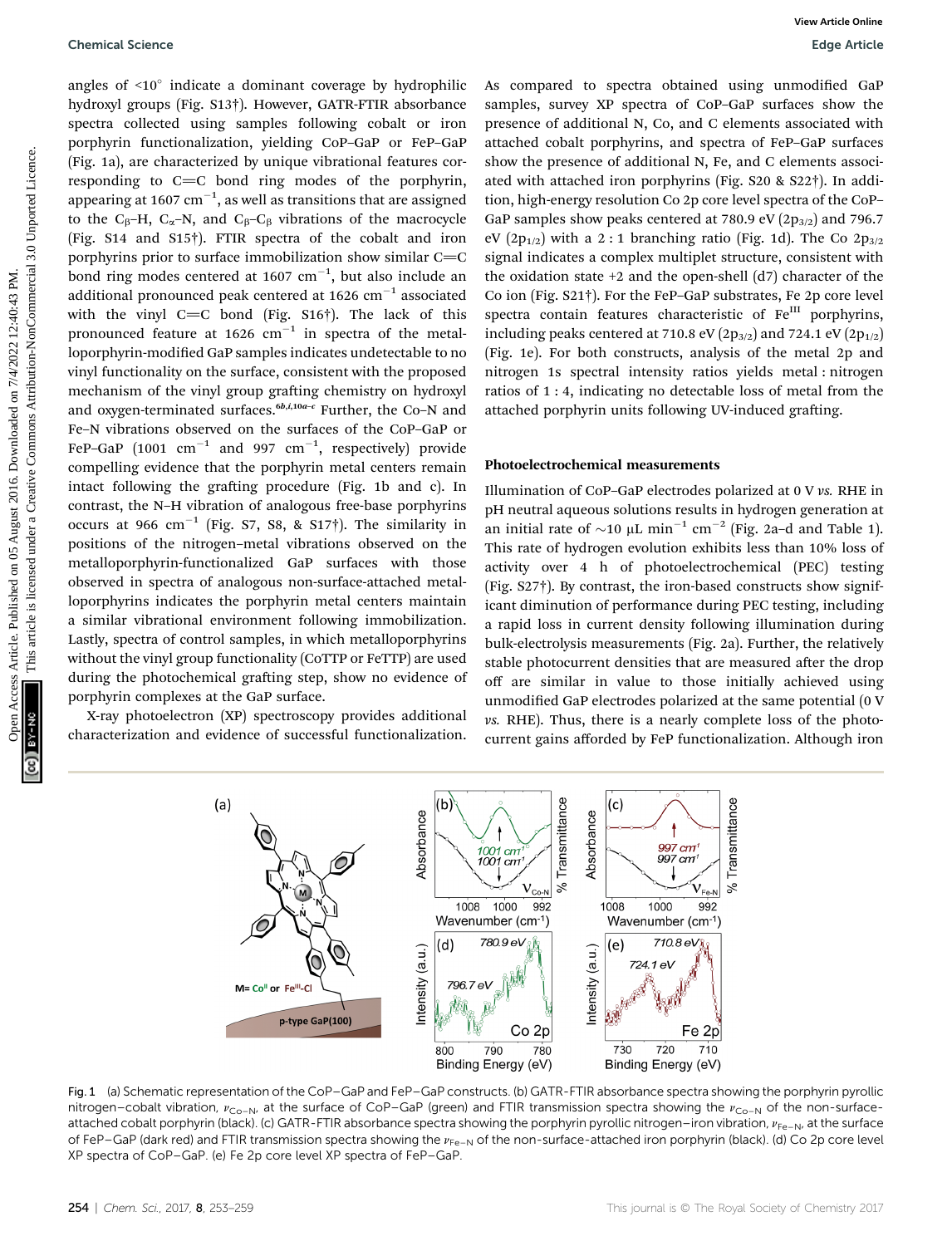

Fig. 2 Three-electrode electrochemical data collected using unmodified GaP(100) (black), CoP–GaP (green), or FeP–GaP (dark red) working electrodes in phosphate buffer (pH 7) including (a) chronoamperograms using working electrodes polarized at a constant potential of 0 V vs. RHE and under 1-sun illumination (100 mW cm<sup>–2</sup>), (b) linear sweep voltammograms recorded in the dark (dashed) or under 1-sun illumination (solid), (c) an image of a CoP–GaP photocathode under photoelectrochemical testing, and (d) gas chromatograms obtained using samples of headspace gas collected from sealed photoelectrochemical cells containing working electrodes polarized at a constant potential of 0 V vs. RHE and under 1-sun illumination. The amount of hydrogen produced in these experiments corresponds to a faradaic efficiency (FE) of 97% following 30 min of illumination using CoP–GaP and 45% following 6 min of illumination using FeP–GaP. (e) Cyclic voltammetry data recorded using butyronitrile solutions of model cobalt (green) or iron (dark red) porphyrin compounds are included for comparison.

porphyrins are notorious for their relative instability, including a propensity to form  $\mu$ -oxo dimers and undergo auto-reduction reactions,<sup>8q,11</sup> a detailed analysis of the photocurrent degradation pathways regarding the FeP–GaP constructs is currently unavailable. These results do, however, illustrate the synthetic versatility of the porphyrin architecture, including selection of the catalytic metal site for controlling activity, and presence of ligand auxiliaries for tailoring their molecular structure as well as associated electronic properties.

During PEC testing, the formation of gas bubbles at the surface of the porphyrin-modified electrode are transiently observed in linear sweep voltammetry experiments, when the electrodes are polarized at potentials generating cathodic currents, and continuously observed during bulk photoelectrolysis experiments (Fig. 2c). Gas chromatography analysis of the photoproducts confirms the production of hydrogen with

|               |  | Table 1 PEC characteristics of GaP. CoP-GaP. and FeP-GaP |  |  |  |
|---------------|--|----------------------------------------------------------|--|--|--|
| photocathodes |  |                                                          |  |  |  |

| Construct | $V_{\alpha}$     | E at $-1$ mA cm <sup>-2</sup> | <i>J</i> at 0 V $\nu s$ . RHE |
|-----------|------------------|-------------------------------|-------------------------------|
|           | $(V \nu s. RHE)$ | $(V \nu s. RHE)$              | $(mA cm^{-2})$                |
| GaP       | $0.57 + 0.03$    | $-0.04 \pm 0.06$              | $-0.86 \pm 0.21$              |
| $CoP-GaP$ | $0.61 + 0.01$    | $0.35 \pm 0.03$               | $-1.31 \pm 0.03$              |
| FeP-GaP   | $0.61 + 0.01$    | $0.23 \pm 0.07$               | $-1.29 + 0.04$                |

near-unity faradaic efficiency (measured at  $\sim$ 97% following 30 min of illumination) when using CoP–GaP working electrodes (Fig. 2d). These results confirm that no measurable hydrogen is present prior to illumination of the electrode surface (Fig. S24†) and the rate of hydrogen production is directly correlated with the current produced by the cell during illumination. Measurements performed using FeP–GaP working electrodes polarized at 0 V vs. RHE also confirm the photoproduction of hydrogen. However, the faradaic efficiency is  $\sim$ 45% following 6 min of illumination.

To facilitate comparisons with data obtained using the metalloporphyrin-modified GaP constructs in aqueous conditions, cyclic voltammograms of CoTTP and FeTTP recorded in organic solvents with a supporting electrolyte (0.1 M tetrabutylammonium hexafluorophosphate in butyronitrile) are included in this report (Fig. 2e). Under these conditions, the difference in potential between the midpoints of the  $Co<sup>H</sup>/Co<sup>I</sup>$  and  $Fe<sup>H</sup>/Fe<sup>I</sup>$ couples is 230 mV, with the cobalt relay occurring at less negative potentials (Table S1†). For the metalloporphyrin-modified GaP surfaces, a difference in potential to access the catalytically active cobalt or iron redox state in aqueous conditions may contribute to the 120 mV offset required to achieve a  $-1$  mA cm<sup>-2</sup> current density using the CoP–GaP versus FeP–GaP photocathodes (Table 1). However, other factors, including differences in hydricity of the metal centers<sup>12</sup> and possible changes in electronic structure of the underlying semiconductors upon functionalization<sup>13</sup> may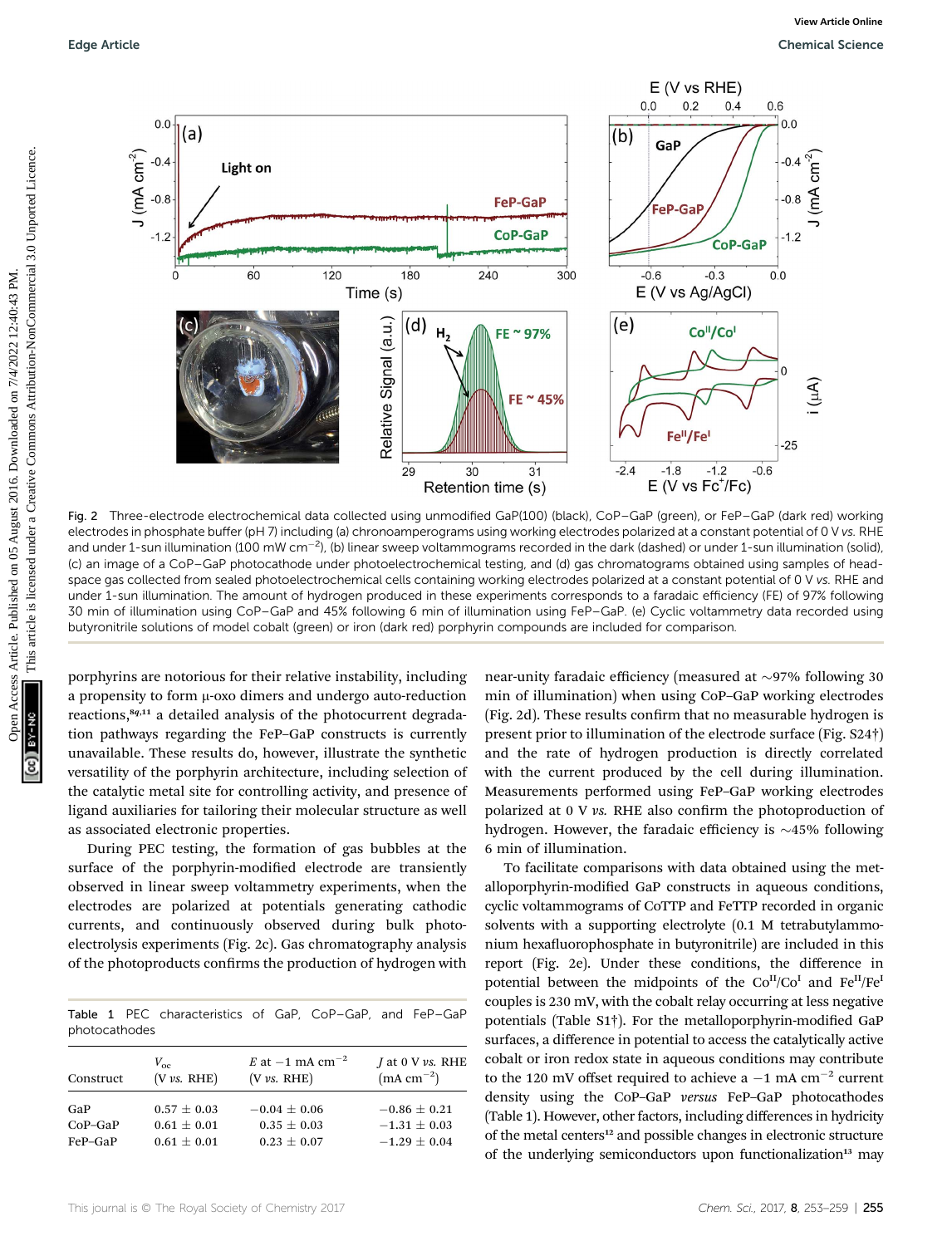contribute to this divergence. Nonetheless, the saturating current densities, measured at 0 V vs. RHE using CoP–GaP working electrodes, do increase approximately linearly with illumination intensity (Fig. 3), indicating that photocarrier transport to the interface in part limits the performance and that improvement in the spectral coverage and photophysical properties of the underpinning semiconductor could yield additional efficiency gains.

A comparison of the photon flux striking the CoP–GaP surface at simulated 1-sun intensity (Fig. 3 & S29†) with the electron flux measured during PEC testing allows an analysis of external quantum efficiency (EQE). Considering only photons in the GaP actinic range (Fig. S11 & S12†), i.e. those with energies higher than the 2.26 eV GaP band gap, the  $EQE = 19\%$  for CoP– GaP electrodes polarized at 0 V vs. RHE. A similar analysis of the optical to chemical power conversion efficiency  $(\eta)^{14a}$  is achieved by comparing the spectral irradiance at this wavelength range with the output chemical power represented by the rate of hydrogen production. Using the enthalpy of  $H<sub>2</sub>$  combustion  $(286 \text{ kJ mol}^{-1})$  or change in Gibb's free energy  $(237 \text{ kJ mol}^{-1})$ ,  $\eta$  = 11% or 9%, respectively. We emphasize that these measurements are performed using a three-electrode conguration<sup>14b</sup> and thus represent energetics and efficiencies associated with a photocathode component, not a device.

Total cobalt loadings on the CoP–GaP surface were obtained using inductively coupled plasma mass spectroscopy (ICP-MS) (see Experimental section for details), yielding a cobalt porphyrin surface concentration of 0.59  $\pm$  0.03 nmol cm<sup>-2</sup>. The loadings obtained from this analysis combined with the current densities measured in polarization experiments using CoP–GaP working electrodes yield information on the activity of the electrodes per number of porphyrins assembled on the surface and thus an estimate of the immobilized porphyrin turnover frequency (TOF). Using only the increase in current density obtained for a GaP electrode polarized at 0 V vs. RHE following cobalt porphyrin surface functionalization, this equates to a TOF  $\geq$ 3.9 H<sub>2</sub> molecules site $^{-1}$  s $^{-1}$ , representing the highest reported to date for a molecular-catalyst-modified semiconductor photoelectrode operating at the  $H^{\dagger}/H_2$  equilibrium potential under 1-sun illumination. In future work, implementation of porphyrins with improved catalytic features and the development of synthetic methodologies to achieve higher porphyrin surface loading as well as improved interfacial dynamics may lead to further performance gains.



Fig. 3 Photocurrent density recorded at increasing illumination intensity using a CoP–GaP working electrode polarized at 0 V vs. RHE.

### **Conclusions**

We describe a one-step method to chemically graft metalloporphyrin catalysts onto p-type gallium phosphide (100). The porphyrin complexes are structurally modified with a 4-vinylphenyl group essential to successful semiconductor attachment using the UV-induced grafting method. Structural analysis of the constructs using surface-sensitive characterization techniques, including XP and GATR-FTIR spectroscopy, provides evidence of successful grafting. The resulting hybrid material can be used as a photocathode for driving the hydrogen evolution half-reaction and shows significantly improved photoelectrochemical performance over unmodified electrodes. When using GaP $(100)$  with identical doping conditions *(i.e.* cut from the same ingot), the PEC results using CoP–GaP show an enhanced rate and stability of photoinduced hydrogen production over the analogous FeP–GaP assemblies as well as those previously reported<sup>6</sup> using cobaloxime-polymer-modified GaP electrodes prepared using a two-step attachment chemistry (Fig. S28†). Unlike the cobaloximes,<sup>15</sup> the Co and Fe porphyrins permit access to metal<sup>I</sup>/metal<sup>0</sup> redox couples and are known catalysts for the electrochemical reduction of carbon dioxide.<sup>8</sup> Thus, methods to covalently graft metalloporphyrins to semiconductor substrates could lead to new perspectives and approaches of photoelectrochemically activating carbon dioxide. In addition, the porphyrins are synthetically versatile, allowing tailoring of their molecular structure and electronic properties as new discoveries and material developments emerge. Key features of the constructs reported here include use of metalloporphyrins with built-in chemical sites for direct grafting to a GaP semiconductor, creating hybrid assemblies capable of converting photonic energy to fuel. Chemical Science<br>
contribution the view Article of View Articles. This are the three proposes are the spectral on the spectral on the spectral on the spectral on the spectral on the spectral on the spectral control on the

### **Experimental**

#### Materials and synthesis

All compounds were synthesized from commercially available starting materials (see ESI,† Molecular synthesis and characterization). All reagents were purchased from Aldrich. Solvents were obtained from Aldrich or Mallinckrodt. Dichloromethane, hexanes, toluene and p-tolyl aldehyde were freshly distilled before use. Milli-Q water (18.2 M $\Omega$  cm) was used to prepare all aqueous solutions.

Single crystalline p-type gallium phosphide wafers were purchased from University Wafers. The material is single side polished to an epi-ready finish. The p-type Zn-doped GaP(100) wafers have a resistivity of 0.2  $\Omega$  cm, a mobility of 66 cm<sup>2</sup> V<sup>-1</sup> s<sup>-1</sup>, and a carrier concentration of  $4.7 \times 10^{17}$  cm<sup>-3</sup>, with an etch pit density of less than  $8 \times 10^4$  cm<sup>-2</sup>.

#### Wafer cleaning procedure

Diced semiconductor samples were degreased by wiping the surface with an acetone soaked cotton swab and ultrasonically cleaning in acetone and isopropanol for 5 min each, followed by drying under nitrogen. Samples were then exposed to an airgenerated oxygen plasma (Harrick Plasma, U.S.) at 30 W for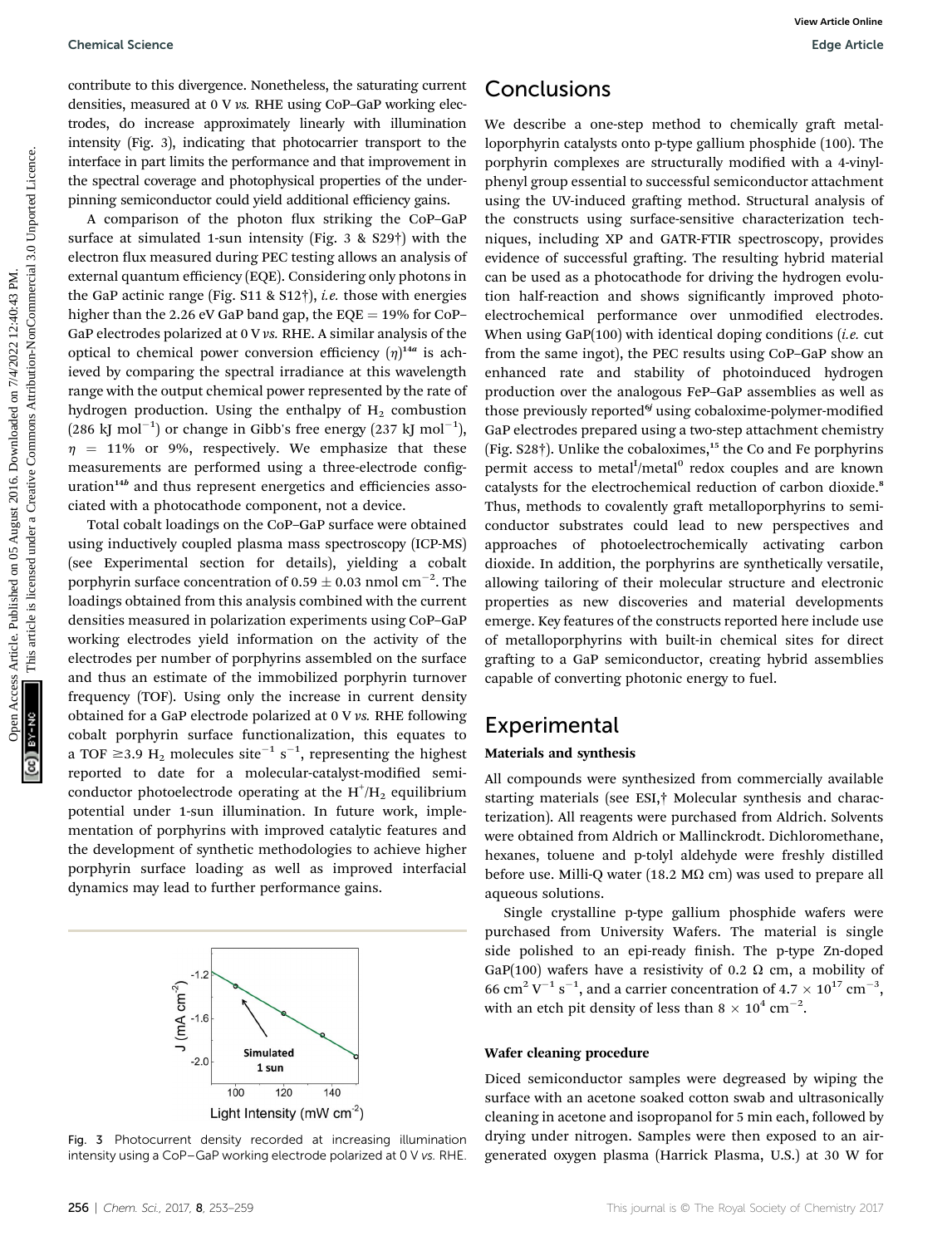2 min. Surface oxide layers were then removed by immersion of the plasma-treated samples in buffered hydrofluoric acid  $(6:1)$  $HF/NH_4F$  in  $H_2O$ ) for 5 min, followed by rinsing with Milli-Q water.

#### Wafer functionalization

Freshly etched wafers were put into an argon-sparged solution of the appropriate porphyrin (1 mM) in toluene and exposed to 254 nm UV light for 2 h. After thoroughly rinsing with toluene the wafers were dried under nitrogen and stored under vacuum.

### Electrode fabrication

GaP working electrodes were fabricated by applying an indium– gallium eutectic (Aldrich) to the backside of a wafer, then fixing a copper wire to the back of the wafer using a conductive silver epoxy (Circuit Works). The copper wire was passed through a glass tube, and the wafer was insulated and attached to the glass tube with Loctite 615 Hysol Epoxi-patch adhesive. The epoxy was allowed to fully cure before testing the electrodes.

#### Instrument descriptions and experimental details

UV-Vis. Ultraviolet-visible (UV-Vis) optical spectra were recorded on a Shimadzu SolidSpec-3700 spectrometer with a  $D_2$ (deuterium) lamp for the ultraviolet range and a WI (halogen) lamp for the visible and near-infrared. Transmission and reflectance measurements were performed with an integrating sphere.

Mass spectra. Mass spectra of all compounds were obtained with Voyager DE STR matrix-assisted laser desorption/ionization time-of-flight spectrometer (MALDI-TOF) mass spectrometer in positive ion mode employing a trans, trans-1,4-diphenyl-1,3-butadiene matrix (unless otherwise noted). The reported mass is for the most abundant isotopic ratio observed (obsd.). To facilitate comparison, calculated values of the anticipated most abundant isotopic ratio (calc.) are listed before the experimental result.

NMR. Nuclear magnetic resonance (NMR) spectra were recorded on a Varian NMR spectrometer operating at 400 MHz. Unless otherwise stated, all spectra were collected at room temperature.

FTIR. Grazing angle attenuated total reflection Fourier transform infrared spectroscopy (GATR-FTIR) was performed using a VariGATR accessory (Harrick Scientific) with a Ge crystal plate installed in a Bruker Vertex 70. A minimum of 4 individual wafers were tested for each sample. Samples were pressed against the Ge crystal to ensure effective optical coupling. Spectra were collected under a dry nitrogen purge with a  $4 \text{ cm}^{-1}$ resolution, GloBar MIR source, a broadband KBr beamsplitter, and a liquid nitrogen cooled MCT detector. Background measurements were obtained from the bare Ge crystal and the data were processed using OPUS software. Spectra from model compounds in pressed KBr pellets were acquired with the same settings but using transmission mode. GATR measurements were baseline corrected for rubberband scattering.

XPS. X-ray photoelectron spectroscopy (XPS) was performed using a monochromatized Al Ka source ( $hv = 1486.6$  eV),

operated at 63 W, on a Kratos system at a takeoff angle of  $0^{\circ}$  relative to the surface normal and a pass energy for narrow scan spectra of 20 eV at an instrument resolution of approximately 700 meV. Survey spectra (40 scans) were collected with a pass energy of 150 eV. A minimum of 2 wafers were analyzed for each sample. Spectral fitting was performed using Casa XPS analysis software and all spectra were calibrated by adjusting C 1s core level position to 284.8 eV. Curves were fit with quasi-Voigt lines following Shirley background subtraction.

Electrochemistry. Cyclic voltammetry was performed with a Biologic potentiostat using a glassy carbon (3 mm diameter) disk, a platinum counter electrode, and a silver wire pseudoreference electrode in a conventional three-electrode cell at a scan rate of 250 mV  $s^{-1}$ . Anhydrous dimethylformamide or butyronitrile (Aldrich) was used as the solvent for electrochemical measurements. The supporting electrolyte was 0.1 M tetrabutylammonium hexafluorophosphate. The solution was sparged with argon. The working electrode was cleaned between experiments by polishing with alumina (50 nm diameter) slurry, followed by solvent rinses.

Photoelectrochemistry. Photoelectrochemical (PEC) testing was performed using 100 mW  $cm^{-2}$  illumination from a 100 W Oriel Solar Simulator equipped with an AM 1.5 filter. Linear sweep voltammetry and three-electrode electrolysis (chronoamperometry) were performed with a Biologic potentiostat using a platinum coil counter electrode, a Ag/AgCl, NaCl (3 M) reference electrode (0.21 V vs. NHE), and GaP working electrodes (including GaP following buffered HF treatment, cobalt porphyrinmodified GaP, and iron porphyrin-modified GaP) in a modified cell containing a quartz window. A minimum of 4 individual wafers were tested for each sample. The supporting electrolyte was 0.1 M phosphate buffer (pH 7). Linear sweep voltammograms were recorded at sweep rates of 100 mV  $s^{-1}$  under a continuous flow of 5% hydrogen in nitrogen. Open-circuit photovoltages were determined by the zero current value in the linear sweep voltammograms. Chronoamperometry was performed with the working electrode polarized at 0 V vs. RHE, where E vs. RHE = E vs. NHE + 0.05916 V  $\times$  pH = E vs. Ag/AgCl + 0.05916 V  $\times$  pH + 0.21 V. Edge Article<br>
2016. Similar collective on the fubrical control of the state of the state of the state of the state of the state of the state of the state of the state of the state of the state of the state of the state of

> GC. Gas analysis was performed via gas chromatography (GC) using an Agilent 490 Micro GC equipped with a  $5 \text{ Å}$  Mol-Sieve column at a temperature of 80 $\degree$ C and argon as the carrier gas. Gas samples were syringe injected using 5 mL aliquots of headspace gas collected with a gas-tight Hamilton syringe from a sealed PEC cell both prior to and following 30 min of threeelectrode photoelectrolysis using a cobalt porphyrin-modified working electrode polarized at 0 V vs. RHE or following 6 min of three-electrode photoelectrolysis using a iron porphyrin-modi fied working electrode polarized at  $0 \nabla$  vs. RHE. Prior to the experiment the cell was purged for 30 min with argon before sealing. The retention time of hydrogen was confirmed using a known source of hydrogen obtained from a standard lecture bottle containing a hydrogen and argon mixture. In Fig. 2d, the relative signal intensity is based on the ratio of total hydrogen molecules produced to half the number of net electrons passed from the counter to the working electrode. Thus, the signal areas are representative of the relative faradaic efficiencies for hydrogen production.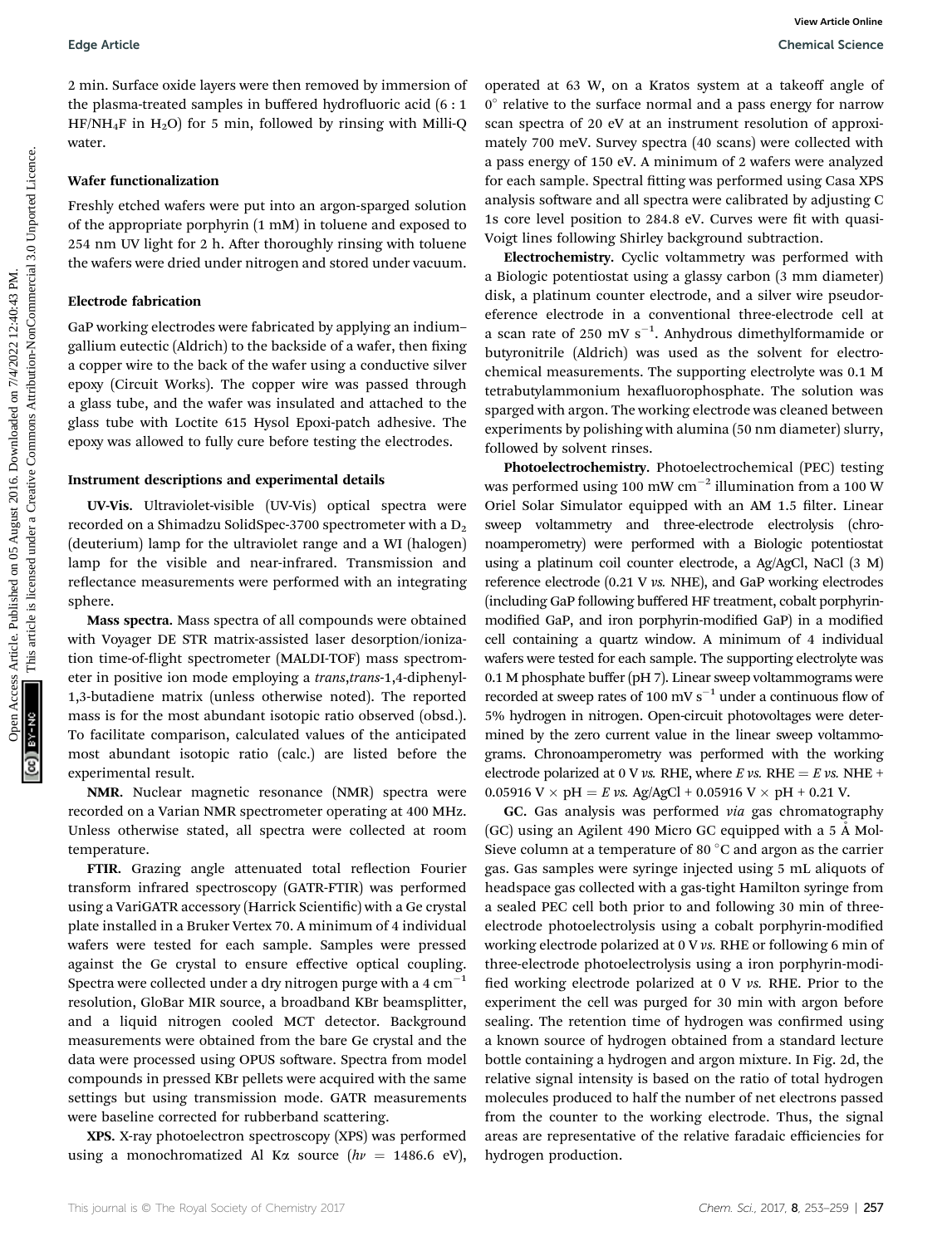ICP-MS. Inductively coupled plasma mass spectroscopy (ICP-MS) was performed on a Thermo-Finnigan Neptune ICP-MS. The samples were run in kinetic-energy discrimination (KED) mode. The ICP-MS samples were prepared by immersing a CoP– GaP wafer into 1000 µL of concentrated Omni trace  $H_2SO_4$ solution and heating the solution at 60  $\degree$ C for 20 min, followed by sonicating the solution for 1 h. The solution was then diluted to 0.5 M  $H_2SO_4$  by taking 108 µL of the 1000 µL solution and diluting to 4000  $\mu$ L. Three different wafers of CoP–GaP were analyzed. Unfunctionalized GaP substrates were analyzed as controls. The trace amounts of cobalt in these controls were averaged and subtracted from the CoP–GaP cobalt

### Acknowledgements

concentrations.

This work was supported by The College of Liberal Arts and Sciences at Arizona State University, the Biodesign Institute Center for Applied Structural Discovery (CASD) and LightWorks. We thank Gwyneth Gordon for assistance with ICP-MS measurements and Timothy Karcher for assistance with XP data collection. A. M. B. and B. L. W gratefully acknowledge IGERT-SUN fellowships funded by the National Science Foundation (Award 1144616). NMR studies were performed using the Magnetic Resonance Research Center at Arizona State University.

### Notes and references

- 1 IPCC 5<sup>th</sup> Assessment Report, Geneva, Switzerland, 2014.
- 2 T. A. Faunce, W. Lubitz, A. W. Rutherford, D. MacFarlane, G. F. Moore, P. Yang, D. G. Nocera, T. A. Moore, D. H. Gregory, S. Fukuzumi and K. B. Yoon, Energy Environ. Sci., 2013, 6, 695.
- $3$  (a) J. Rockström, W. Steffen, K. Noone, A. Persson, F. S. Chapin, E. F. Lambin, T. M. Lenton, M. Scheffer, C. Folke, H. J. Schellnhuber and B. Nykvist, Nature, 2009, 461, 472; (b) W. Steffen, K. Richardson, J. Rockström, S. E. Cornell, I. Fetzer, E. M. Bennett, R. Biggs, S. R. Carpetner, W. de Vries, C. A. de Wit, C. Folke, D. Gerten, J. Heinke, G. M. Mace, L. M. Persson, V. Ramanathan, B. Reyers and S. Sörlin, Science, 2015, 347, 736.
- 4 (a) A. J. Bard and M. A. Fox, Acc. Chem. Res., 1995, 28, 141; (b) G. F. Moore and G. W. Brudvig, Annu. Rev. Condens. Matter Phys., 2011, 2, 303; (c) R. E. Blankenship, D. M. Tiede, J. Barber, G. W. Brudvig, G. Fleming, M. Ghirardi, M. R. Gunner, W. Junge, D. M. Kramer, A. Melis and T. A. Moore, Science, 2011, 332, 805; (d) P. D. Tran, L. H. Wong, J. Barber and J. S. C. Loo, Energy Environ. Sci., 2012, 5, 5902; (e) J. R. Swierk and T. E. Mallouk, Chem. Soc. Rev., 2013, 42, 2357; (f) D. G. Nocera, Acc. Chem. Res., 2012, 45, 767.
- 5 M. G. Walter, E. L. Warren, J. R. McKone, S. W. Boettcher, Q. Mi, E. A. Santori and N. S. Lewis, Chem. Rev., 2010, 110, 6446.
- 6 (a) N. Queyriaux, N. Kaeffer, A. Morozan, M. Chavarot-Kerlidou and V. Artero, J. Photochem. Photobiol., C, 2015, 25, 90; (b) A. Krawicz, J. Yang, E. Anzenberg, J. Yano, I. D. Sharp and G. F. Moore, J. Am. Chem. Soc., 2013, 135, 11861; (c) A. Krawicz, D. Cedeno and G. F. Moore, Phys. Chem. Chem. Phys., 2014, 16, 15818; (d) D. Cedeno, A. Krawicz, P. Doak, M. Yu, J. B. Neaton and G. F. Moore, J. Phys. Chem. Lett., 2014, 5, 3222; (e) C. A. Downes and S. C. Marinescu, J. Am. Chem. Soc., 2015, 137, 13740; (f) H. J. Kim, J. Seo and M. J. Rose, ACS Appl. Mater. Interfaces, 2016, 8, 1061; (g) J. Gu, Y. Yan, J. L. Young, K. X. Steirer, N. R. Neale and J. A. Turner, Nat. Mater., 2015, 15, 456; (h) M. Schreier, J. Luo, P. Gao, T. Moehl, T. M. Mayer and M. Grätzel, *J. Am. Chem. Soc.*, 2016, 138, 1938; (i) A. M. Beiler, D. Khusnutdinova, S. I. Jacob and G. F. Moore, ACS Appl. Mater. Interfaces, 2016, 8, 10038; (j) A. M. Beiler, D. Khusnutdinova, S. I. Jacob and G. F. Moore, Ind. Eng. Chem. Res., 2016, 55, 5306. Openical Science<br>
ICP-WAS Irreduction on 3 Irlenesia Negative Common COD: Common Mechanism Negative Common Mechanism Negative Common Common Common Common Common Common Common Common Common Common Common Common Common Commo
	- 7 J. R. McKone, S. C. Marinescu, B. S. Brunschwig, J. R. Winkler and H. B. Gray, Chem. Sci., 2014, 5, 865.
	- 8 (a) W. Auwärter, D. Écija, F. Klappenberger and J. V. Barth, Nat. Chem., 2015, 7, 105; (b) A. J. Morris, G. J. Meyer and E. Fujita, Acc. Chem. Res., 2009, 42, 1983; (c) A. Maurin and M. Robert, J. Am. Chem. Soc., 2016, 138, 2492; (d) S. Lin, C. S. Diercks, Y. B. Zhang, N. Kornienko, E. M. Nichols, Y. Zhao, A. R. Paris, D. Kim, P. Yang, O. M. Yaghi and C. J. Chang, Science, 2015, 349, 1208; (e) M. L. Rigsby, D. J. Wasylenko, M. L. Pegis and J. M. Mayer, J. Am. Chem. Soc., 2015, 137, 4296; (f) J. R. Swierk, D. D. Méndez-Hernández, N. S. McCool, P. Liddell, Y. Terazono, I. Pahk, J. J. Tomlin, N. V. Oster, T. A. Moore, A. L. Moore, D. Gust and T. E. Mallouk, Proc. Natl. Acad. Sci. U. S. A., 2015, 112, 1681;  $(g)$  C. Costentin, M. Robert and J.-M. Savéant, Acc. Chem. Res., 2015, 48, 2996; (h) S. R. Ahrenholtz, C. C. Epley and A. J. Morris, J. Am. Chem. Soc., 2014, 136, 2464; (i) S. A. Yao, R. E. Ruther, L. Zhang, R. A. Franking, R. J. Hamers and J. F. Berry, J. Am. Chem. Soc., 2012, 134, 15632; (j) D. J. Sommer, M. D. Vaughn and G. Ghirlanda, Chem. Commun., 2014, 50, 15852; (k) G. F. Moore, J. D. Blakemore, R. L. Milot, J. F. Hull, H. E. Song, L. Cai, C. A. Schmuttenmaer, R. H. Crabtree and G. W. Brudvig, Energy Environ. Sci., 2011, 4, 2389; (l) G. F. Moore, M. Hambourger, M. Gervaldo, O. G. Poluektov, T. Rajh, D. Gust, T. A. Moore and A. L. Moore, J. Am. Chem. Soc., 2008, 130, 10466; (m) J. S. Lindsey and D. F. Bocian, Acc. Chem. Res., 2011, 44, 638; (n) T. Dhanasekaran, J. Grodkowski, P. Neta, P. Hambright and F. Etsuko, J. Phys. Chem. A, 1999, 103, 7742; (o) J.-M. Savéant, Chem. Rev., 2008, 108, 2348; (p) D. Lexa, J. Mispelter and J.-M. Savéant, *J. Am. Chem. Soc.*, 1981, 103, 6806; (q) A. R. Oveisi, K. Zhang, A. Khorramabadi-zad, O. K. Farha and J. T. Hupp, Sci. Rep., 2015, 5, 10621; (r) Z. Weng, J. Jiang, Y. Wu, Z. Wu, X. Guo, K. L. Materna, W. Liu, V. S. Batista, G. W. Brudvig and H. Wang, J. Am. Chem. Soc., 2016, 138, 8076–8079; (s) M. R. Civic and P. H. Dinolfo, ACS Appl. Mater. Interfaces, 2016, 8, 20465; (t) I. Hod, M. D. Sampson, P. Deria, C. P. Kubiak, O. K. Farha